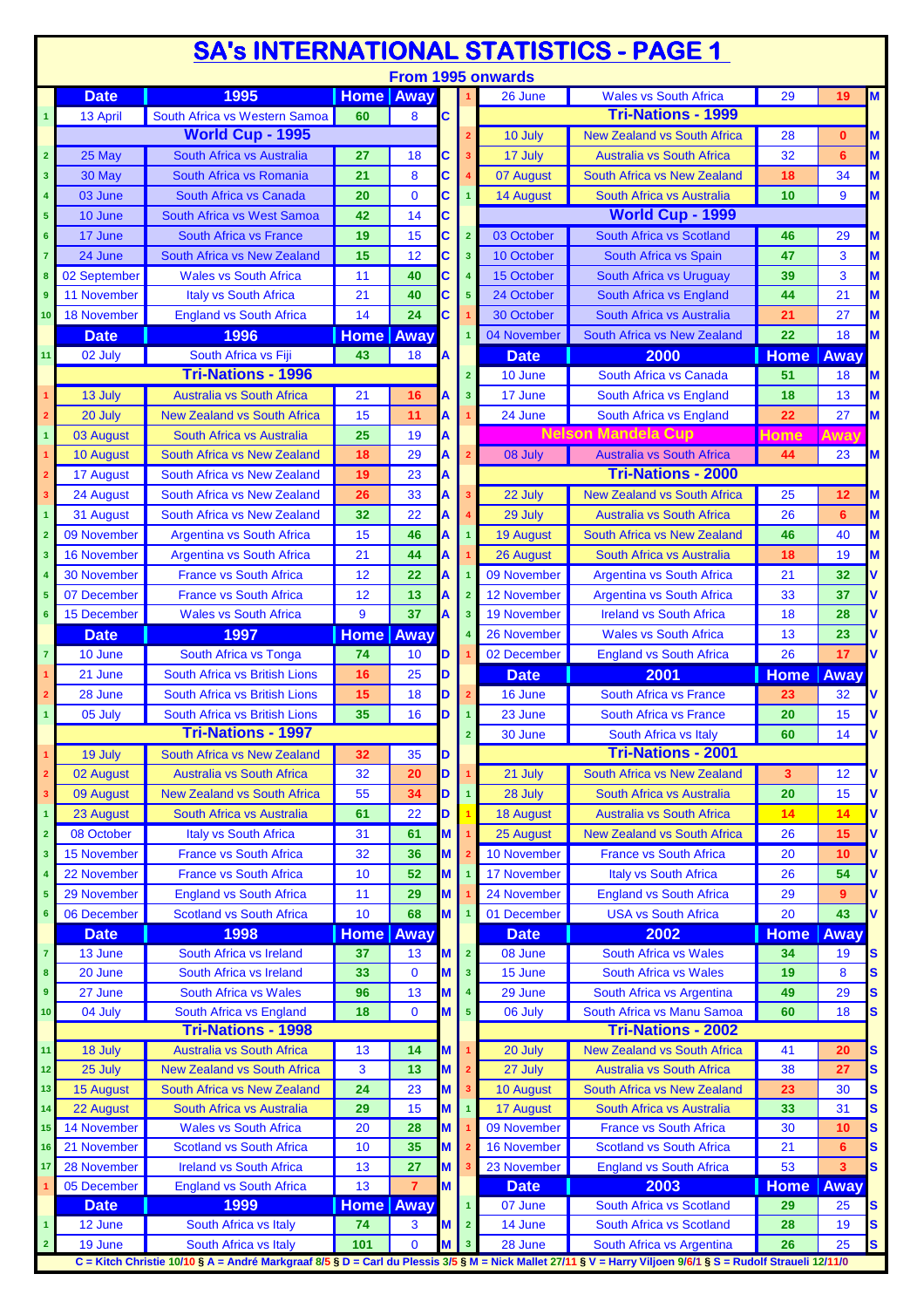## **SA's INTERNATIONAL STATISTICS - PAGE 2**

|                         |                    | <b>Tri-Nations - 2003</b>          | <b>Home Away</b> |              |          | 4                       | 02 June      | South Africa vs England                                                              | 55          | 22             | W |
|-------------------------|--------------------|------------------------------------|------------------|--------------|----------|-------------------------|--------------|--------------------------------------------------------------------------------------|-------------|----------------|---|
| $\overline{\mathbf{4}}$ | 12 July            | South Africa vs Australia          | 26               | 22           | S        | 5 <sup>5</sup>          | 09 June      | South Africa vs Samoa                                                                | 35          | 8              | W |
|                         | 19 July            | South Africa vs New Zealand        | 16               | 52           | S        |                         |              | <b>Tri-Nations - 2007</b>                                                            | <b>Home</b> | Away           |   |
|                         | 02 August          | <b>Australia vs South Africa</b>   | 29               | 9            | S        | $6\overline{6}$         | 16 June      | South Africa vs Australia                                                            | 22          | 19             | W |
|                         | 09 August          | <b>New Zealand vs South Africa</b> | 19               | 11           | S        |                         | 23 June      | South Africa vs New Zealand                                                          | 21          | 26             | W |
|                         |                    | <b>World Cup - 2003</b>            |                  |              |          |                         | 07 July      | <b>Australia vs South Africa</b>                                                     | 25          | 17             | W |
|                         | 11 October         | South Africa vs Uruguay            | 72               | 6            | S        | 3                       | 14 July      | <b>New Zealand vs South Africa</b>                                                   | 33          | 6              | W |
|                         |                    |                                    |                  |              |          |                         |              |                                                                                      |             |                |   |
|                         | 18 October         | South Africa vs England            | 6                | 25           | S        | $\mathbf{1}$            | 15 August    | South Africa vs Namibia                                                              | 105         | 13             | W |
|                         | 24 October         | South Africa vs Georgia            | 46               | 19           | S        | 2 <sup>1</sup>          | 21 August    | <b>Connacht vs South Africa</b>                                                      | 3           | 18             | W |
| $\overline{2}$          | 01 November        | South Africa vs Samoa              | 60               | 10           | S        | 3 <sup>1</sup>          | 25 August    | <b>Scotland vs South Africa</b>                                                      | 3           | 27             | W |
|                         | 08 November        | South Africa vs New Zealand        | 9                | 29           | S        |                         |              | <b>World Cup - 2007</b>                                                              |             |                |   |
|                         | <b>Date</b>        | 2004                               | <b>Home Away</b> |              |          | $\overline{4}$          | 09 September | South Africa vs Samoa                                                                | 59          | $\overline{7}$ | W |
| $\overline{1}$          | 12 June            | South Africa vs Ireland            | 31               | 17           | W        | 5 <sub>5</sub>          | 14 September | South Africa vs England                                                              | 36          | $\mathbf{0}$   | W |
| $\overline{2}$          | 19 June            | South Africa vs Ireland            | 26               | 17           | W        | 6                       | 22 September | South Africa vs Tonga                                                                | 30          | 25             | W |
| $\mathbf{3}$            | 26 June            | <b>South Africa vs Wales</b>       | 53               | 18           | W        | $\overline{7}$          | 30 September | <b>South Africa vs USA</b>                                                           | 64          | 15             | W |
| 4                       | 17 July            | S/Pacific Isles vs South Africa    | 24               | 38           | W        | 8                       | 07 October   | South Africa vs Fuji                                                                 | 37          | 20             | W |
|                         |                    | <b>Tri-Nations - 2004</b>          | <b>Home</b>      | Away         |          | 9 <sup>°</sup>          | 14 October   | South Africa vs Argentina                                                            | 37          | 13             | W |
|                         | 24 July            | <b>New Zealand vs South Africa</b> | 23               | 21           | W        | 10                      | 20 October   | South Africa vs England                                                              | 15          | 6              | W |
|                         |                    |                                    |                  |              |          |                         |              |                                                                                      |             |                |   |
|                         | 31 July            | <b>Australia vs South Africa</b>   | 30               | 26           | W        | 11                      | 24 November  | <b>Wales vs South Africa</b>                                                         | 12          | 34             | W |
| $\overline{1}$          | <b>14 August</b>   | South Africa vs New Zealand        | 40               | 26           | W        |                         | 01 December  | <b>Barbarians vs South Africa</b>                                                    | 22          | 5 <sup>5</sup> | W |
| $\overline{2}$          | 21 August          | South Africa vs Australia          | 23               | 19           | W        |                         | <b>Date</b>  | 2008                                                                                 | <b>Home</b> | Away           |   |
| 3                       | 06 November        | <b>Wales vs South Africa</b>       | 36               | 38           | W        | $\overline{1}$          | 07 June      | <b>South Africa vs Wales</b>                                                         | 43          | 17             | P |
|                         | 13 November        | <b>Ireland vs South Africa</b>     | 17               | 12           | W        | $\overline{2}$          | 14 June      | <b>South Africa vs Wales</b>                                                         | 37          | 21             | P |
|                         | 20 November        | <b>England vs South Africa</b>     | 32               | 16           | W        | 3 <sup>2</sup>          | 21 June      | South Africa vs Italy                                                                | 26          | $\mathbf{0}$   | P |
|                         | 27 November        | <b>Scotland vs South Africa</b>    | 10               | 45           | W        |                         |              | <b>Tri-Nations - 2008</b>                                                            | <b>Home</b> | Away           |   |
| $\overline{2}$          | 04 December        | <b>Argentina vs South Africa</b>   | $\overline{7}$   | 39           | W        |                         | 05 July      | <b>New Zealand vs South Africa</b>                                                   | 19          | 8              | P |
|                         | <b>Date</b>        | 2005                               | <b>Home</b>      | Away         |          | $\overline{1}$          | 12 July      | <b>New Zealand vs South Africa</b>                                                   | 28          | 30             | P |
| $\mathbf{3}$            |                    |                                    |                  |              | W        |                         |              | Australia vs South Africa                                                            |             | 9              | P |
|                         | 11 June            | South Africa vs Uruguay            | 134              | 3            |          |                         | 19 July      |                                                                                      | 16          |                |   |
|                         | 18 June            | <b>South Africa vs France</b>      | 30               | 30           | W        | $\overline{1}$          | 09 August    | South Africa vs Argentina                                                            | 63          | 9              | P |
|                         | 25 June            | <b>South Africa vs France</b>      | 27               | 13           | W        |                         |              | <b>Tri-Nations - 2008</b>                                                            | Home        | Away           |   |
|                         |                    | <b>Nelson Mandela Cup</b>          | <b>Home</b>      | Away         |          |                         | 16 August    | South Africa vs New Zealand                                                          | $\bf{0}$    | 19             | P |
|                         | 09 July            | <b>Australia vs South Africa</b>   | 30               | 12           | W        | $\overline{2}$          | 23 August    | South Africa vs Australia                                                            | 15          | 27             | P |
|                         | 23 July            | South Africa vs Australia          | 33               | 20           | W        | $\mathbf{1}$            | 30 August    | South Africa vs Australia                                                            | 53          | 8              | P |
|                         |                    | <b>Tri-Nations - 2005</b>          | <b>Home Away</b> |              |          | $\overline{2}$          | 08 November  | <b>Wales vs South Africa</b>                                                         | 15          | 20             | P |
| $\overline{2}$          | 30 July            | South Africa vs Australia          | 22               | 16           | <b>W</b> | 3 <sup>1</sup>          | 15 November  | <b>Scotland vs South Africa</b>                                                      | 10          | 14             | P |
| $\mathbf{3}$            | 06 August          | South Africa vs New Zealand        | 22               | 16           | W        | $\overline{\mathbf{4}}$ | 22 November  | <b>England vs South Africa</b>                                                       | 6           | 42             | P |
| 4                       | 20 August          | <b>Australia vs South Africa</b>   | 19               | 22           | W        |                         | <b>Date</b>  | 2009                                                                                 | <b>Home</b> | Away           |   |
|                         | 27 August          | <b>New Zealand vs South Africa</b> | 31               | 27           | W        | $\overline{\mathbf{5}}$ | 20 June      | South Africa vs Lions                                                                | 26          | 21             | P |
|                         | 05 November        | <b>Argentina vs South Africa</b>   | 23               | 34           | W        | $6\phantom{a}$          | 27 June      | <b>South Africa vs Lions</b>                                                         | 28          | 25             | P |
|                         |                    |                                    |                  |              |          |                         |              |                                                                                      |             |                | P |
| $\overline{2}$          | <b>19 November</b> | <b>Wales vs South Africa</b>       | 16               | 33           | W        |                         | 04 July      | South Africa vs Lions                                                                | 9           | 28             |   |
|                         | 26 November        | <b>France vs South Africa</b>      | 26               | 20           | W        |                         |              | <b>Tri-Nations - 2009</b>                                                            | <b>Home</b> | Away           |   |
|                         | <b>Date</b>        | 2006                               | <b>Home</b> Away |              |          | $\overline{1}$          | 25 July      | South Africa vs New Zealand                                                          | 28          | 19             | P |
| 1                       | 03 June            | South Africa XV vs World XV        | 30               | 27           | W        | $\overline{2}$          | 01 August    | South Africa vs New Zealand                                                          | 31          | 19             | P |
| $\overline{\mathbf{2}}$ | 10 June            | South Africa vs Scotland           | 36               | 16           | W        | $\overline{\mathbf{3}}$ | 08 August    | South Africa vs Australia                                                            | 29          | 17             | P |
| $\mathbf{3}$            | 17 June            | South Africa vs Scotland           | 29               | 15           | W        | $\overline{\mathbf{4}}$ | 29 August    | <b>Australia vs South Africa</b>                                                     | 25          | 32             | P |
|                         | 24 June            | <b>South Africa vs France</b>      | 26               | 36           | W        |                         | 05 September | <b>Australia vs South Africa</b>                                                     | 21          | $6\phantom{1}$ | P |
|                         |                    | <b>Tri-Nations - 2006</b>          | <b>Home Away</b> |              |          |                         | 12 September | <b>New Zealand vs South Africa</b>                                                   | 29          | 32             | P |
| 2                       | 15 July            | <b>Australia vs South Africa</b>   | 49               | $\mathbf{0}$ | W        |                         | 06 November  | Leicester Tigers vs South Africa                                                     | 22          | 17             | P |
| з                       | 22 July            | <b>New Zealand vs South Africa</b> | 35               | 17           | W        |                         | 13 November  | <b>France vs South Africa</b>                                                        | 20          | 13             | P |
|                         | 05 August          | <b>Australia vs South Africa</b>   | 20               | 18           | W        |                         | 17 November  | <b>Saracens vs South Africa</b>                                                      | 24          | 23             | P |
|                         |                    | South Africa vs New Zealand        | 26               | 45           | W        |                         | 21 November  | <b>Italy vs South Africa</b>                                                         | 10          | 32             | P |
|                         | 26 August          |                                    |                  |              |          |                         |              |                                                                                      |             |                |   |
|                         | 02 September       | South Africa vs New Zealand        | 21               | 20           | W        |                         | 28 November  | <b>Ireland vs South Africa</b>                                                       | 15          | 10             | P |
| $\overline{2}$          | 09 September       | South Africa vs Australia          | 24               | 16           | W        |                         | <b>Date</b>  | 2010                                                                                 | <b>Home</b> | Away           |   |
|                         | 11 November        | <b>Ireland vs South Africa</b>     | 32               | 15           | W        | $\overline{1}$          | 05 June      | <b>Wales vs South Africa</b>                                                         | 31          | 34             | P |
|                         | <b>18 November</b> | <b>England vs South Africa</b>     | 23               | 21           | W        | $\overline{2}$          | 12 June      | South Africa vs France                                                               | 42          | 17             | P |
|                         | 25 November        | <b>England vs South Africa</b>     | 14               | 25           | W        | $\overline{\mathbf{3}}$ | 19 June      | South Africa vs Italy                                                                | 29          | 13             | P |
| $\overline{2}$          | 03 December        | World XV vs Springbok XV           | $\overline{7}$   | 32           | W        | $\overline{\mathbf{4}}$ | 26 June      | South Africa vs Italy                                                                | 55          | 11             | P |
|                         | <b>Date</b>        | 2007                               | <b>Home Away</b> |              |          |                         |              | <b>Tri-Nations - 2010</b>                                                            | <b>Home</b> | Away           |   |
| $\mathbf{3}$            | 26 May             | South Africa vs England            | 58               | 10           | W        |                         | 10 July      | <b>New Zealand vs South Africa</b>                                                   | 32          | 12             | P |
|                         |                    |                                    |                  |              |          |                         |              | S = Rudolf Straueli 12/11/0 § W = Jake White 40/17/1 § P = Peter de Villiers 30/21/0 |             |                |   |